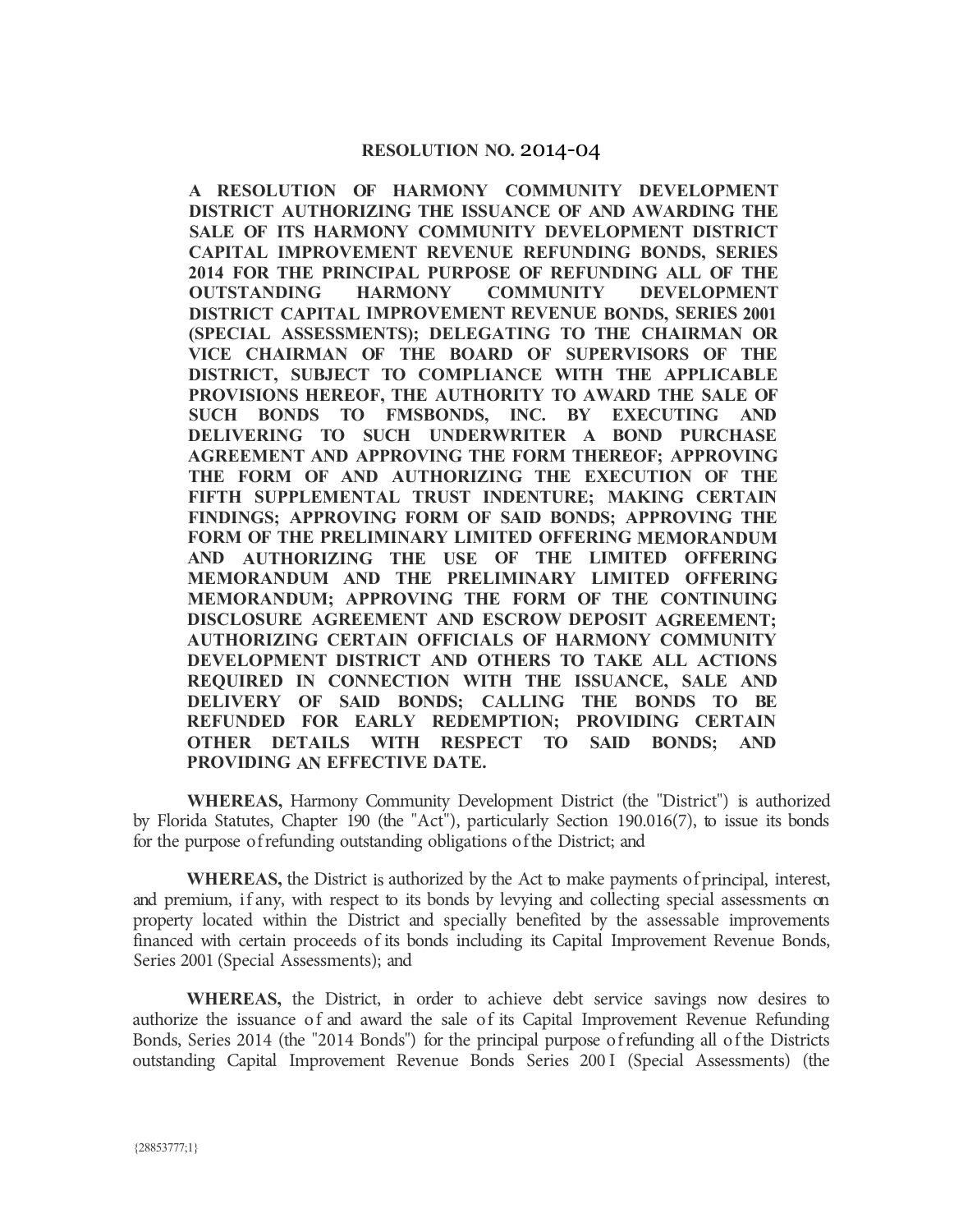"Refunded Bonds") to approve the Supplemental Indenture (hereinafter defined) and to provide for various other matters relating to the issuance of the 2014 Bonds; and

**WHEREAS,** the Board of Supervisors of the District (the "Board") has received from FMSbonds, Inc. (the "Underwriter") a proposal in the form of a Bond Purchase Agreement (the "Contract") for the purchase of the 2014 Bonds and the Board has determined that acceptance of such proposal and the sale of the 2014 Bonds to the Underwriter is in the best interest of the District for the reasons hereafter indicated;

## **NOW, THEREFORE, BE IT RESOLVED BY THE BOARD OF SUPERVISORS OF HARMONY COMMUNITY DEVELOPMENT DISTRICT,** as follows:

**SECTION** 1. **Definitions.** All words and phrases used herein in capitalized form, unless otherwise defined herein, shall have the meaning ascribed to them in the Indenture (hereinafter defined).

**SECTION 2. Authorization.** There is hereby authorized to be issued the 2014 Bonds in a principal amount not exceeding the then principal amount of the Refunded Bonds. The 2014 Bonds shall be issued under and secured by that Master Trust Indenture dated as of December 1, 2000 (the "Master Indenture") as supplemented by that Fifth Supplemental Trust Indenture dated as of such date as shall be acceptable to the District and the Underwriter (the "Supplemental Indenture") by and between the District and U.S. Bank National Association, as ultimate successor to First Union National Bank, as trustee (the "Trustee") (the Master Indenture and the Supplemental Indenture referred to collectively as the "Indenture"). The proceeds of the 2014 Bonds shall be used for the purposes set forth in the Supplemental Indenture and the Limited Offering Memorandum (hereinafter defined).

**SECTION 3. Approval of Supplemental Indenture.** The Supplemental Indenture is hereby approved in substantially the form set forth as part of **Exhibit A** hereto and the Chairman or the Vice Chairman of the Board are hereby authorized and directed to execute and deliver such Supplemental Indenture on behalf of and in the name of the District and the Secretary or any Assistant Secretary of the Board is hereby authorized to attest such execution, with such additions and deletions therein as may be made and approved by the Chairman or the Vice Chairman executing the same, such execution to be conclusive evidence of such approval. The Trustee is hereby approved to serve as Trustee, Bond Registrar and Paying Agent under such Supplemental Indenture.

**SECTION 4. Negotiated Sale.** The Board hereby determines that a negotiated sale of the 2014 Bonds to the Underwriter is in the best interest of the District because of prevailing market conditions, because delays caused by soliciting competitive bids could adversely affect the District's ability to issue and deliver the 2014 Bonds at presently favorable interest rates, and because the nature of the security for the 2014 Bonds and the sources of payment of debt service on the 2014 Bonds require the participation of an underwriter in structuring the bond issue.

**SECTION 5. Contract Approved.** The Board hereby approves the Contract submitted by the Underwriter in substantially the form attached as **Exhibit B** hereto. The Chairman or Vice Chairman of the Board is hereby authorized to execute the Contract and to deliver the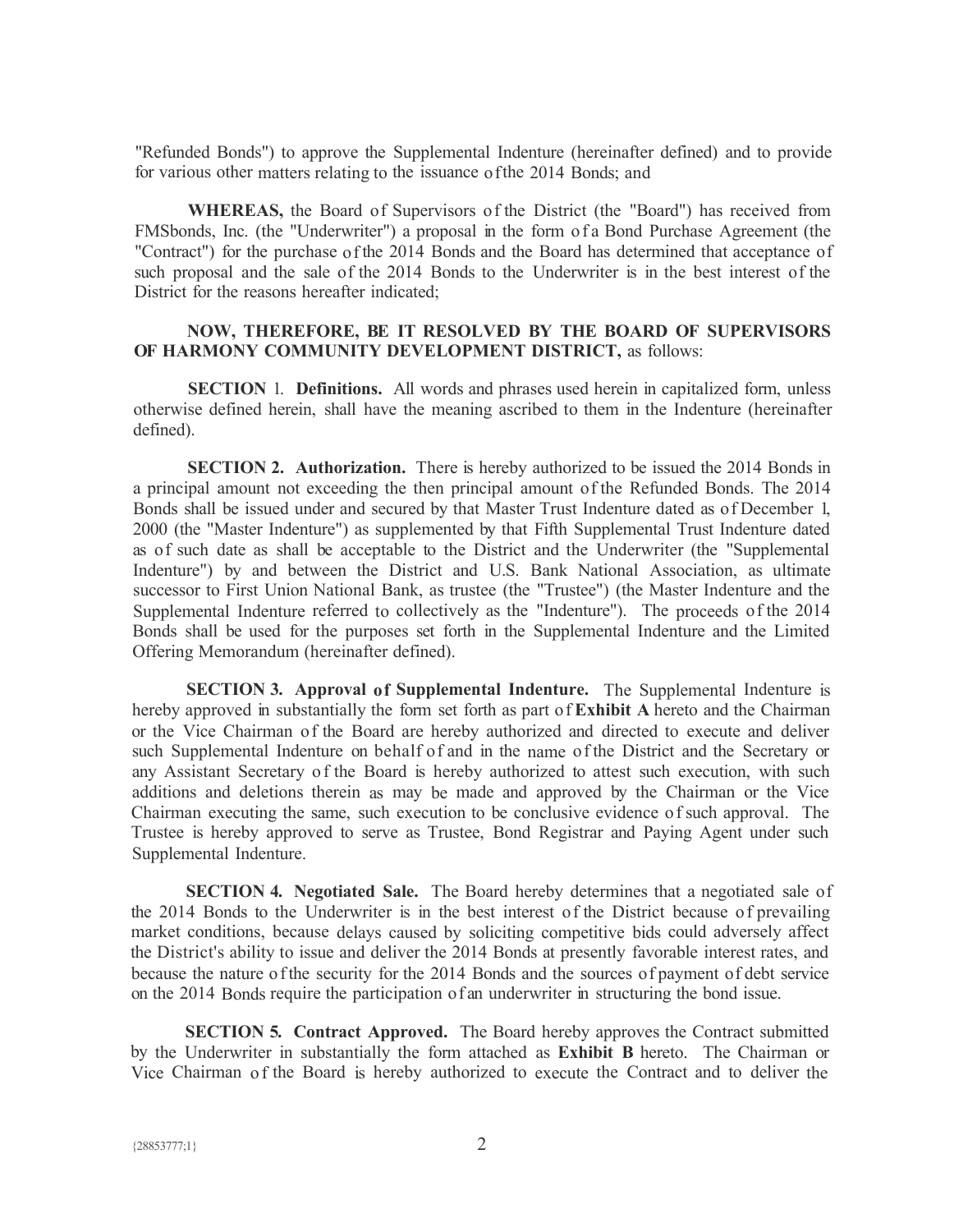Contract to the Underwriter with such changes, amendments, modifications, omissions and additions as may be approved by the executing Chairman or Vice Chairman; provided that (i) the annual reduction in the amount of 2001 Assessments (as defined in the Supplemental Indenture) in each year shall be at least \$175,000, (ii) the principal amount of the 2014 Bonds shall not exceed the outstanding principal amount of the Refunded Bonds at the time of issuance of the 2014 Bonds; (iii) the 2014 Bonds shall be subject to optional redemption no later than May 1, 2024 at a Redemption Price not in excess of 100% of the principal amount to be redeemed plus accrued interest to the redemption date and (iv) the final maturity of the 2014 Bonds shall be no later than the final maturity of the Refunded Bonds. Execution by the Chairman or Vice Chairman of the Contract shall be deemed to be conclusive evidence of approval of such changes.

**SECTION 6. Preliminary Limited Offering Memorandum and Limited Offering Memorandum.** The District hereby approves the Preliminary Limited Offering Memorandum in substantially the form attached hereto as **Exhibit C** (the "Preliminary Limited Offering Memorandum") and authorizes its distribution and use by the Underwriter in connection with the offering for the sale of the 2014 Bonds. If between the date hereof and the mailing of the Preliminary Limited Offering Memorandum it is necessary to make insertions, modifications and changes to the Preliminary Limited Offering Memorandum, the Chairman or Vice Chairman is hereby authorized to approve such insertions, changes and modifications, and, the Chairman or Vice Chairman is hereby authorized to deem the Preliminary Limited Offering Memorandum "final" within the meaning of Rule 15c2-12 of the Securities and Exchange Commission (the "Rule") under the Securities Exchange Act of 1934, in the form as mailed and in furtherance thereof to execute a certificate evidencing same. The preparation of a final Limited Offering Memorandum is hereby approved and the Chairman or Vice Chairman is hereby authorized to execute such final Limited Offering Memorandum to be dated the date of the award of the 2014 Bonds and, upon such award, to deliver the same to the Underwriter for use by it in connection with the sale and distribution of the 2014 Bonds. The Limited Offering Memorandum shall be substantially in the form of the final Preliminary Limited Offering Memorandum, with such changes as shall be approved by the Chairman or Vice Chairman as necessary to conform to the details of the 2014 Bonds and such other insertions, modifications and changes as may be approved by the Chairman or Vice Chairman. The execution and delivery of the Limited Offering Memorandum by the Chairman shall constitute evidence of the approval thereof. The District hereby authorizes the use of the Preliminary Limited Offering Memorandum and the Limited Offering Memorandum and the information contained therein in connection with the offering and sale of the 2014 Bonds.

**SECTION** 7. **Form of 2014 Bonds.** The 2014 Bonds shall be in substantially the form as set forth in the exhibit to the Supplemental Indenture, with such additions, deletions and other changes thereto as the officials of the Board executing the 2014 Bonds shall approve, such approval to be conclusively evidenced by the execution of the 2014 Bonds (by manual or facsimile signature) by such officials. The Board hereby authorizes and approves the use of a facsimile of the District seal on the 2014 Bonds.

**SECTION 8. Continuing Disclosure Agreement.** The form and content of the Continuing Disclosure Agreement (the "Disclosure Document") relating to the 2014 Bonds attached hereto as **Exhibit D** is hereby approved. The Chairman or Vice Chairman and the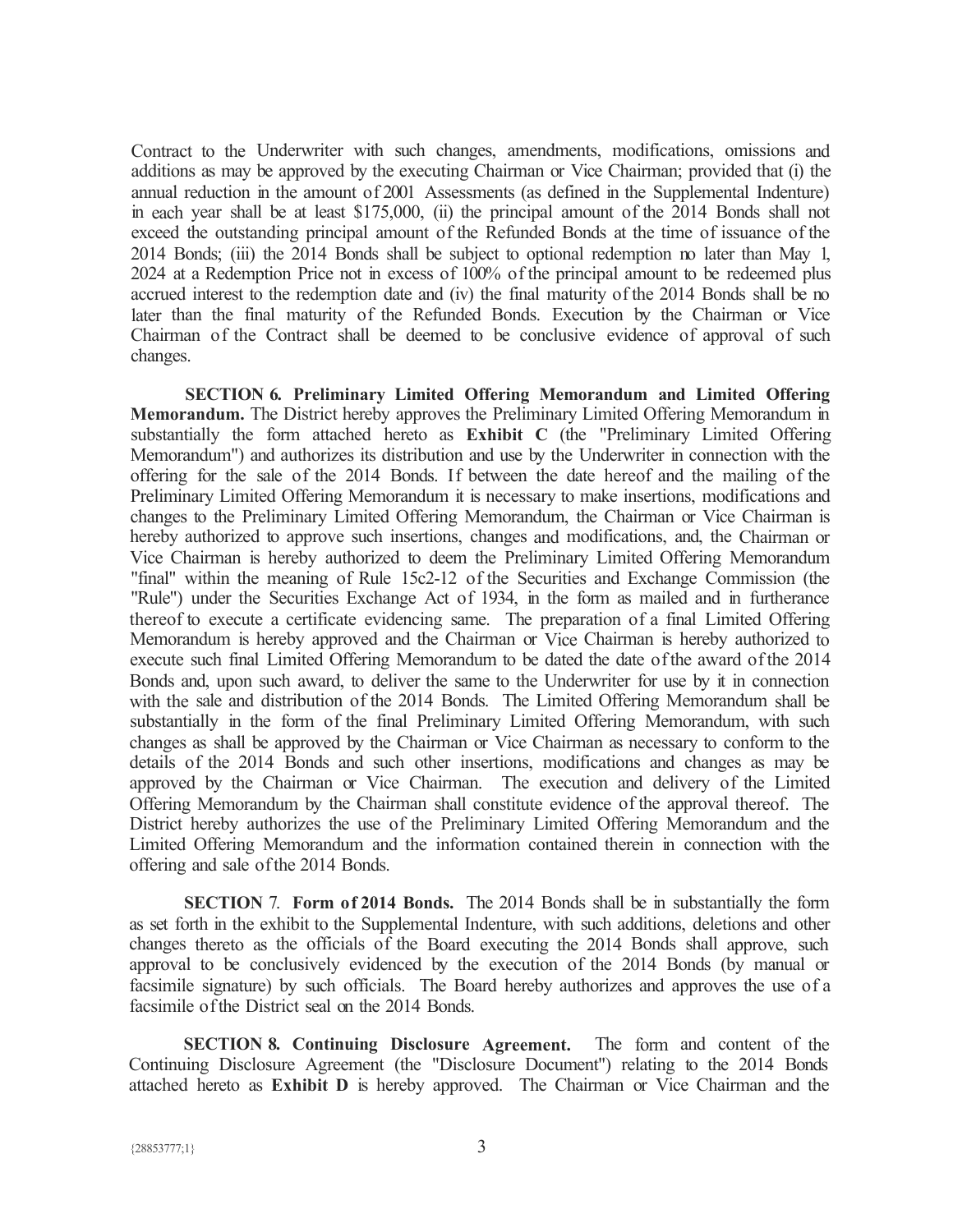Secretary or any Assistant Secretary are hereby authorized to execute on behalf of the District the Disclosure Document in substantially the form attached hereto, with such additions, deletions, and other changes as may be necessitated by applicable law, this Resolution and the Contract as such officers may approve (such approval to be conclusively evidenced by their execution of the Disclosure Document).

**SECTION 9. Early Redemption of Refunded Bonds.** Subject to delivery of the 2014 Bonds, the Refunded Bonds are hereby irrevocably called for redemption on the date set forth in the Escrow Deposit Agreement, as defined below, at the redemption price set forth in the Escrow Deposit Agreement together with accrued interest to the redemption date.

**SECTION 10. Approval of Escrow Deposit Agreement.** The Escrow Deposit Agreement, pursuant to which certain proceeds of the 2014 Bonds and other legally available moneys of the District will be deposited to provide for the refunding and defeasance of the Refunded Bonds, is hereby approved in substantially the form set forth as part of **Exhibit E**  hereto and the Chairman or the Vice Chairman of the Board are hereby authorized and directed to execute and deliver such Agreement on behalf of and in the name of the District and the Secretary or any Assistant Secretary of the Board is hereby authorized to attest such execution, with such additions and deletions therein as may be made and approved by the Chairman or the Vice Chairman executing the same, such execution to be conclusive evidence of such approval. The Trustee is hereby approved to serve as Escrow Agent under the Escrow Deposit Agreement.

**SECTION 11. Compliance with Section 190.016(7), Florida Statutes.** The District hereby finds that the refunding as described herein and in the Supplemental Indenture and the Preliminary Limited Offering Memorandum comply with Section 190.016(7), Florida Statutes in that the issuance of the 2014 Bonds is advantageous to the District.

**SECTION 12. Open Meetings.** It is hereby found and determined that all official acts of this Board concerning and relating to the issuance, sale, and delivery of the 2014 Bonds, including but not limited to adoption of this Resolution, were taken in open meetings of the members of the Board and all deliberations of the members of the Board that resulted in such official acts were in meetings open to the public, in compliance with all legal requirements including, but not limited to, the requirement of Florida Statutes, Section 286.011.

**SECTION 13. Other Actions.** The Chairman, the Vice Chairman, the Secretary, any Assistant Secretary and the District Manager of the District, and any authorized designee thereof (collectively, the "District Officers"), Akerman LLP, as Bond Counsel, Young van Assenderp, P.A., the District's General Counsel, and any other consultant or experts retained by the District, are hereby authorized and directed to take all actions necessary or desirable in connection with the issuance and delivery of the 2014 Bonds and the consummation of all transactions in connection therewith. The District Officers are hereby authorized and directed to execute all necessary or desirable certificates, documents, papers, and agreements necessary to the undertaking and fulfillment of all transactions referred to in or contemplated by the Supplemental Indenture, the Preliminary Limited Offering Memorandum, the Limited Offering Memorandum, this Resolution, the Disclosure Document and the Contract.